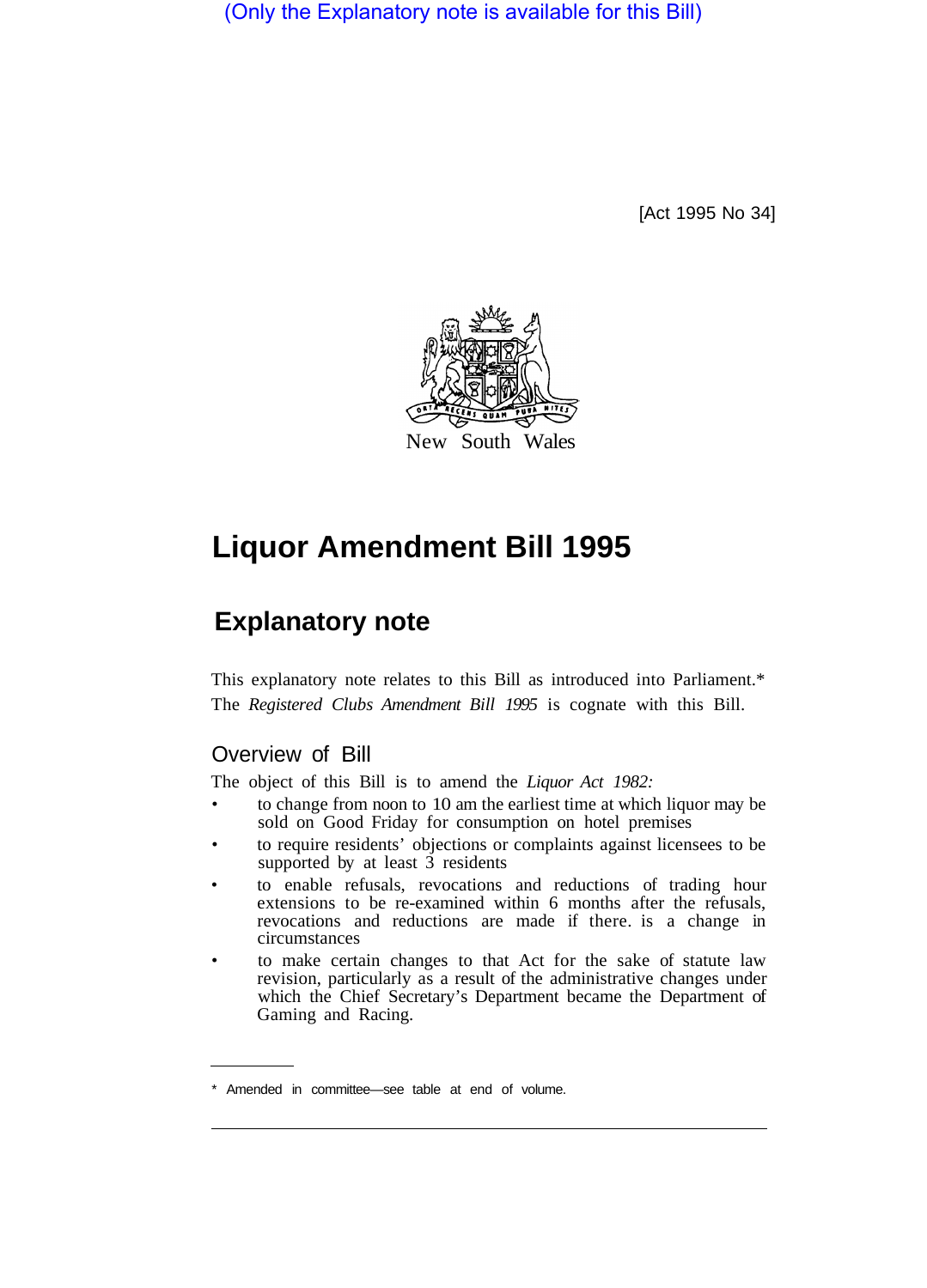Liquor Amendment Bill 1995 [Act 1995 No 34]

Explanatory note

## Outline of provisions

**Clause 1** sets out the name (also called the short title) of the proposed Act.

**Clause 2** provides that the proposed Act will commence on a day or days to be appointed by proclamation.

**Clause 3** is a formal provision that gives effect to the Schedule of amendments to the *Liquor Act 1982.* 

#### **Schedule 1 Amendments**

#### **Trading hours**

**Schedule 1 (4)** amends section 24 to change from noon to 10 am the earliest time at which liquor may be sold on Good Friday for consumption on hotel premises.

**Schedule 1 (5)–(8)** make parallel amendments to sections 25, 27, 32, and 35A to enable licensees for whom an extension of trading hours has been refused, revoked or reduced to apply to the Licensing Court for review at any time if they can show that there has been a material change in circumstances. At present they must wait 6 months before re-applying.

**Schedule 1 (14)** amends section 104 to make it clear that a licensee whose extension of trading hours has been affected by a condition imposed by the Liquor Administration Board can object to the Board. This can be done at any time if the licensee can show that there has been a material change in circumstances, and otherwise after 6 months.

#### **Residents' objections**

**Schedule 1 (10) and (11)** amend section 44 to require an objection to an application for an extension of trading hours, if made by residents, to be supported by at least **3** of them. At present, such an objection may be brought by one resident alone.

**Schedule 1 (13)** likewise amends section 104 to remove the option of a noise complaint in relation to licensed premises being brought by only one resident. The amendment also introduces a list of persons who may complain (residents, the Commissioner of Police, a council representative, a person whose interests are affected and the Director of Liquor and Gaming). At present, section 104 does not specify who may complain.

Explanatory note page 2